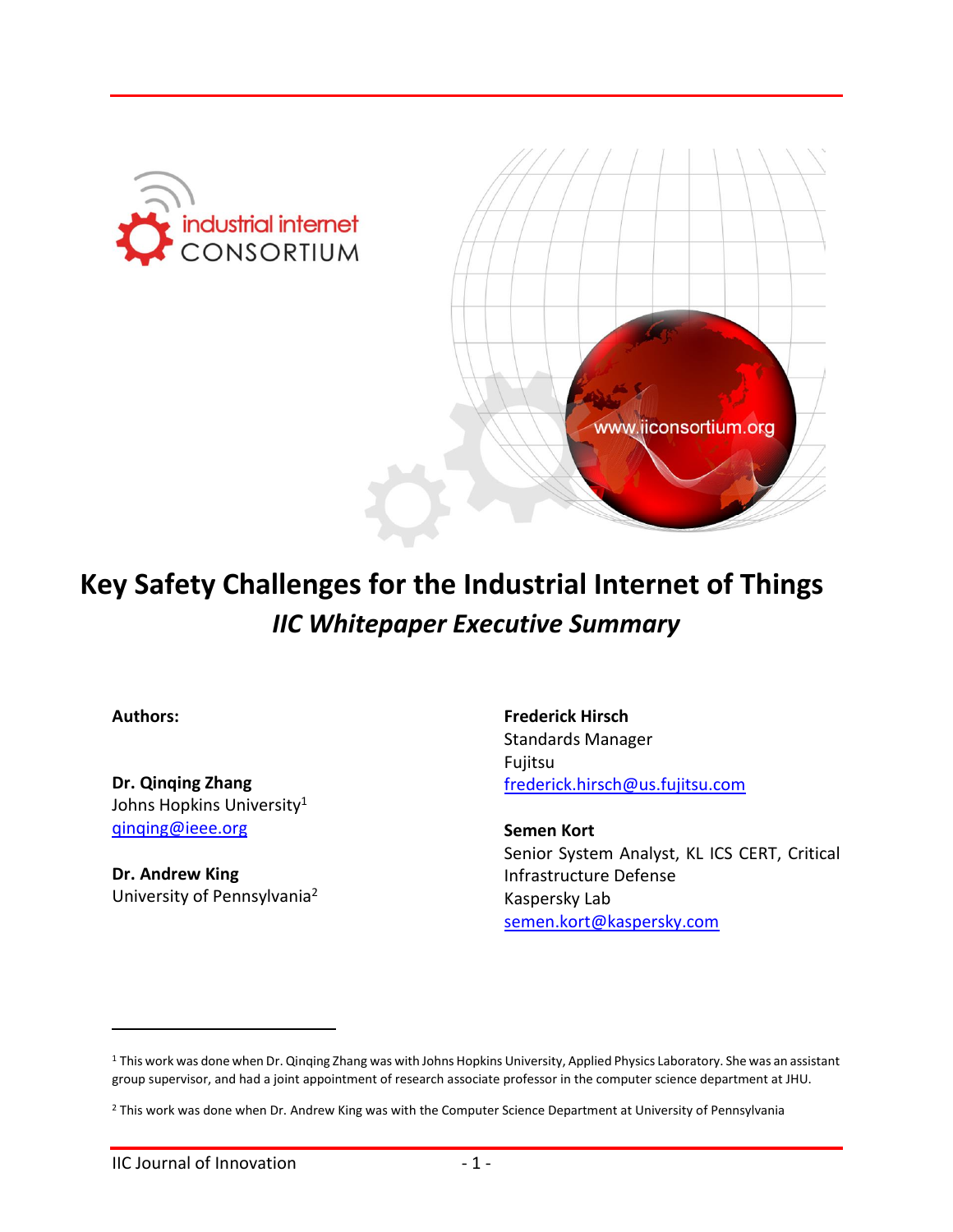## **KEY SAFETY CHALLENGES FOR THE INDUSTRIAL INTERNET OF THINGS - EXECUTIVE SUMMARY OF IIC WHITE PAPER<sup>3</sup>**

Industrial Internet of Things (IIoT) systems connect industrial control systems to form larger end-to-end systems, connect them with people and integrate them with enterprise systems. The *trustworthiness* of an IIoT ecosystem is defined as "the degree of confidence one has that the system performs as expected with characteristics including *safety*, *security*, *privacy*, *reliability* and *resilience* in the face of environmental disruptions, human errors, system faults and attacks."<sup>4</sup> This paper focuses on safety challenges related to the IIoT.

Safety is a critical aspect of trustworthiness and a major concern in many IIoT systems. Safety is defined as "the condition of the system operating without causing unacceptable risk of physical injury or of damage to the health of people, either directly, or indirectly as a result of damage to property or to the environment." An increasing number of devices and systems combine hardware, software and connectivity to sense and control the physical world in public spaces, factories, offices and homes. Many of these systems could cause harm to humans, animals or the environment if they did not have designed-

 $\overline{a}$ 

in safety mechanisms that mitigate potential risks to a tolerable level. Harm in modern connected systems can result not only from unintentional system defects and random failures, but also from intentional manipulation of the system by a malicious adversary.

While different industrial sectors have longestablished approaches to safety, those approaches and corresponding standards are still evolving to address new and unique safety challenges that IIoT brings. This white paper articulates four key challenges unique to the IIoT that affect safety characteristics and recommendations to address these challenges:

- increased security risks due to an increased attack surface,
- convergence of IT and OT,
- pervasive autonomy and
- inadequate regulatory framework and evolving standards.

#### **CHALLENGE 1: Increased Security Risks Due to Increased Attack Surface**

Security risks related to an increased attack surface expand the safety challenge in IIoT systems. The increase in connectivity at every level of the system leads to a much larger attack surface that adversaries could potentially exploit to remotely cause unsafe system behavior. Moreover, IIoT systems are becoming more dynamic than traditional

<sup>3</sup> "Key Safety Challenges for the IIoT" Qinqing Zhang**,** Andrew King, Frederick Hirsch, Semen Kort. 27 November 2017. IIC Whitepaper, IIC:WHT:IN6:V1.0:PB:2017112[7 https://www.iiconsortium.org/pdf/Key\\_Safety\\_Challenges\\_for\\_the\\_IIoT.pdf](https://www.iiconsortium.org/pdf/Key_Safety_Challenges_for_the_IIoT.pdf)

<sup>4</sup> The Industrial Internet of Things Volume G8: Vocabulary, IIC:PUB:G8:V2.1:PB:20180822, Version 2.1, August 2018, IIC. [https://www.iiconsortium.org/pdf/IIC\\_Vocab\\_Technical\\_Report\\_2.1.pdf](https://www.iiconsortium.org/pdf/IIC_Vocab_Technical_Report_2.1.pdf)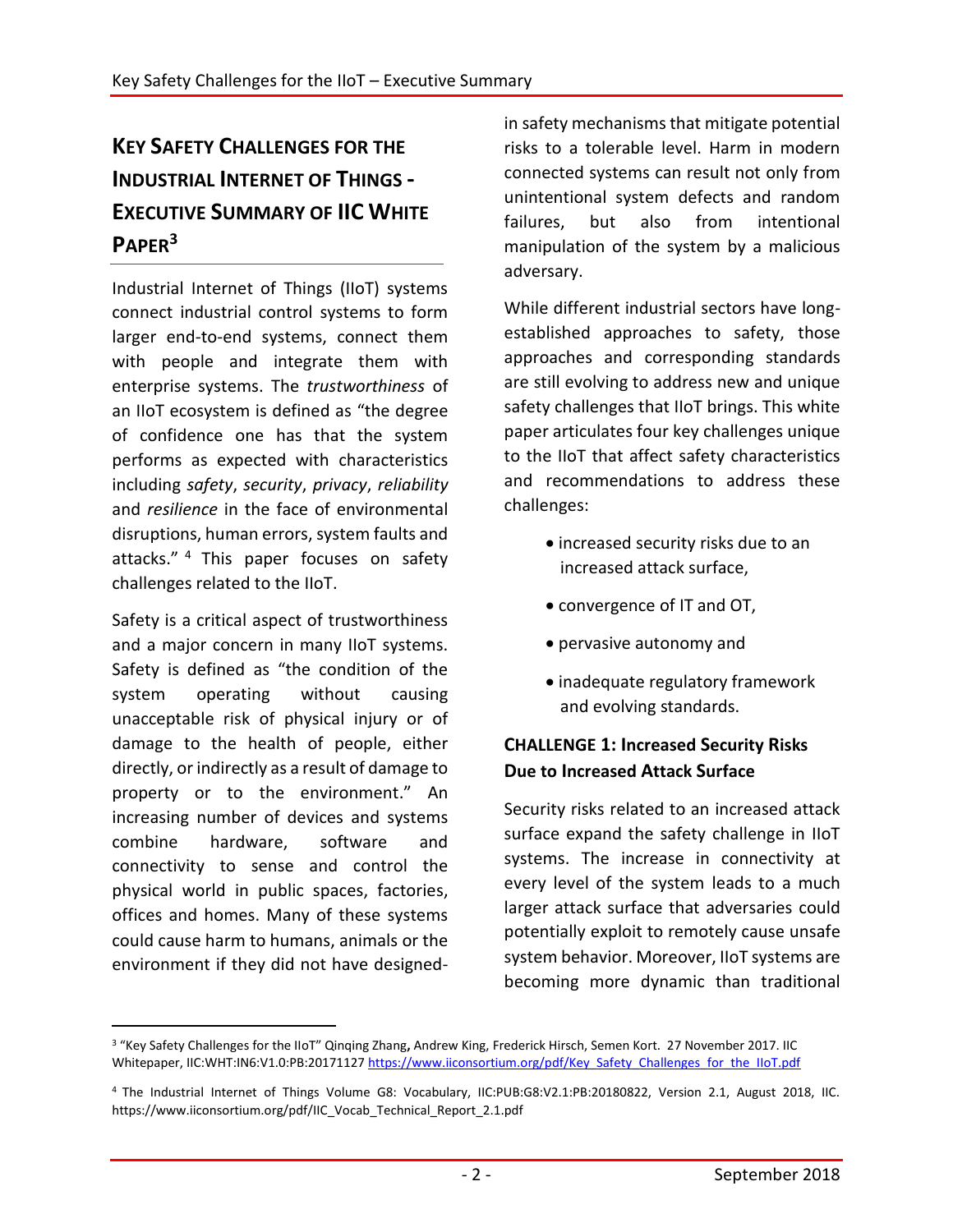safety-critical systems, with participation of many organizations in the management of systems, with access rights assigned across organizations and changing over time. The blurring of traditional IT boundaries between internal and external systems increases risks.

The increase of the networked integration of systems and the increasing ability of adversaries to conduct attacks over the internet requires a new view of security in safety-critical systems designed to meet stringent safety requirements. IIoT stakeholders must be prepared to implement comprehensive security solutions at each level, from the system of systems down to the individual sensor or actuator. The Industrial Internet Consortium's (IIC) *Industrial Internet Security Framework*<sup>5</sup> provides plenty on this topic.

#### **CHALLENGE 2: IT/OT CONVERGENCE**

IIoT is driving tighter integration between Information Technology (IT) and Operational Technology (OT). IT assets include the enterprise network/information bus, database services, analytics engines and web services. OT assets include the technology of real-time networks (e.g., industrial Ethernet), programmable logic controllers (PLCs) sensors and actuators.

Integration between IT and OT implies not only physical convergence but also convergence of expectations and mentalities. Organizations must be prepared

to address the security challenges due to IT/OT convergence that affect safety.

- 1. Organizations undergoing IT/OT convergence should attempt, wherever possible, to enforce the noninterference of IT and OT elements that share computing and communications platforms.
- 2. Manufacturers of safety-critical system components should investigate (and be prepared to implement) the types of IT-like capabilities users will come to expect, such as firmware updates via the network of their OT systems, while still ensuring safety.
- 3. Vendors of equipment and software with an IT legacy who want to participate in the IIoT community should familiarize themselves with how safety-critical software and hardware is developed, from requirements through validation and verification.
- 4. An organization should define areas of responsibility and ways of interaction between OT and IT specialists. For example, a computer security incident response team in an IIoT system should include OT and IT specialists.

#### **CHALLENGE 3: PERVASIVE AUTONOMY**

Autonomy is the ability of the system to make its own decisions with regards to external inputs and its changing environment and to be able to continue to operate even if disconnected from the

 $\overline{a}$ 

<sup>5</sup> [https://www.iiconsortium.org/pdf/IIC\\_PUB\\_G4\\_V1.00\\_PB-3.pdf](https://www.iiconsortium.org/pdf/IIC_PUB_G4_V1.00_PB-3.pdf)

Industrial Internet of Things Volume G4: Security Framework, IIC:PUB:G4:V1.0:PB:20160926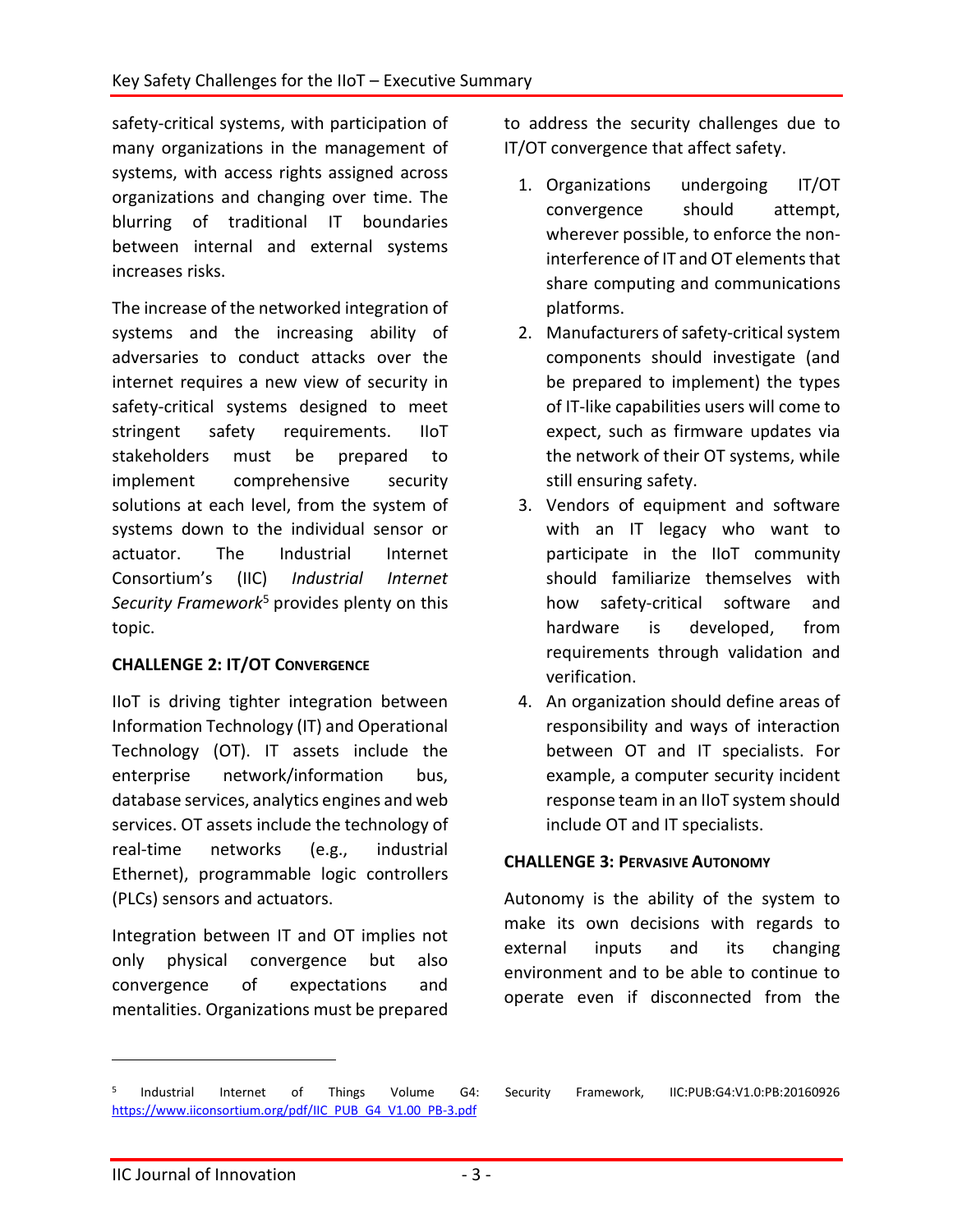network and remote analytics. Autonomy presents at least two safety challenges:

- 1. Autonomy changes how safety responsibility is divided between human operators and the system.
- 2. Sophisticated autonomy typically requires responding to dynamically changing circumstances and often involves the application of machine learning and artificial intelligence techniques that will themselves present verification challenges.

To meet the first challenge, the stakeholders of autonomous IIoT systems must engage with one another and come to a consensus on which safety judgments and tradeoffs are appropriate for the autonomous system to make on its own. To meet the second challenge, the IIoT community must invest in research and development for verification of autonomous systems.

#### **CHALLENGE 4: INADEQUATE REGULATORY FRAMEWORKS AND EVOLVING STANDARDS**

One important desired capability of IIoT system components is plug & play interoperability. The goal of plug & play interoperability is to enable systems operators to assemble and integrate a new system for use quickly. For example, a medical provider could combine a set of medical sensors, actuators and control algorithms on the cloud to automate the delivery of certain therapies. Although plug & play should be possible for certified safety-

 $\overline{a}$ 

system components, scaling the certification process is a challenge because the certification process is not oriented toward plug & play. For example, the current US Food and Drug Administration (FDA) regulatory process for medical devices has provisions to approve devices designed to work with other specific devices via the socalled accessory rule. <sup>6</sup> Each time a manufacturer (or set of manufacturers) wants to market a pair of medical devices composed into a new system, they need to create a new regulatory submission. However, in IIoT systems, the number of possible device combinations explodes exponentially with respect to the number of devices in the ecosystem. In general, pairwise regulation is hugely burdensome for both the manufacturers and the regulatory agency. Each regulatory submission usually takes significant resources to prepare and review.

To overcome existing regulatory burdens and help foster a large and vibrant IIoT ecosystem, industry and regulatory bodies should be prepared to move from system and pair-wise regulatory frameworks to approaches that scale with a larger number of interconnected components. An alternative is to have contract-based regulation, based on well-defined interfaces and behaviors of devices enabling the interfaces to be certified rather than the individual integrations.

<sup>6</sup> Medical Device Accessories – Describing Accessories and Classification Pathways - Guidance for Industry and Food and Drug Administration Staff, FDA-2015-D-0025, December 20, 2017,

https://www.fda.gov/downloads/medicaldevices/deviceregulationandguidance/guidancedocuments/ucm429672.pdf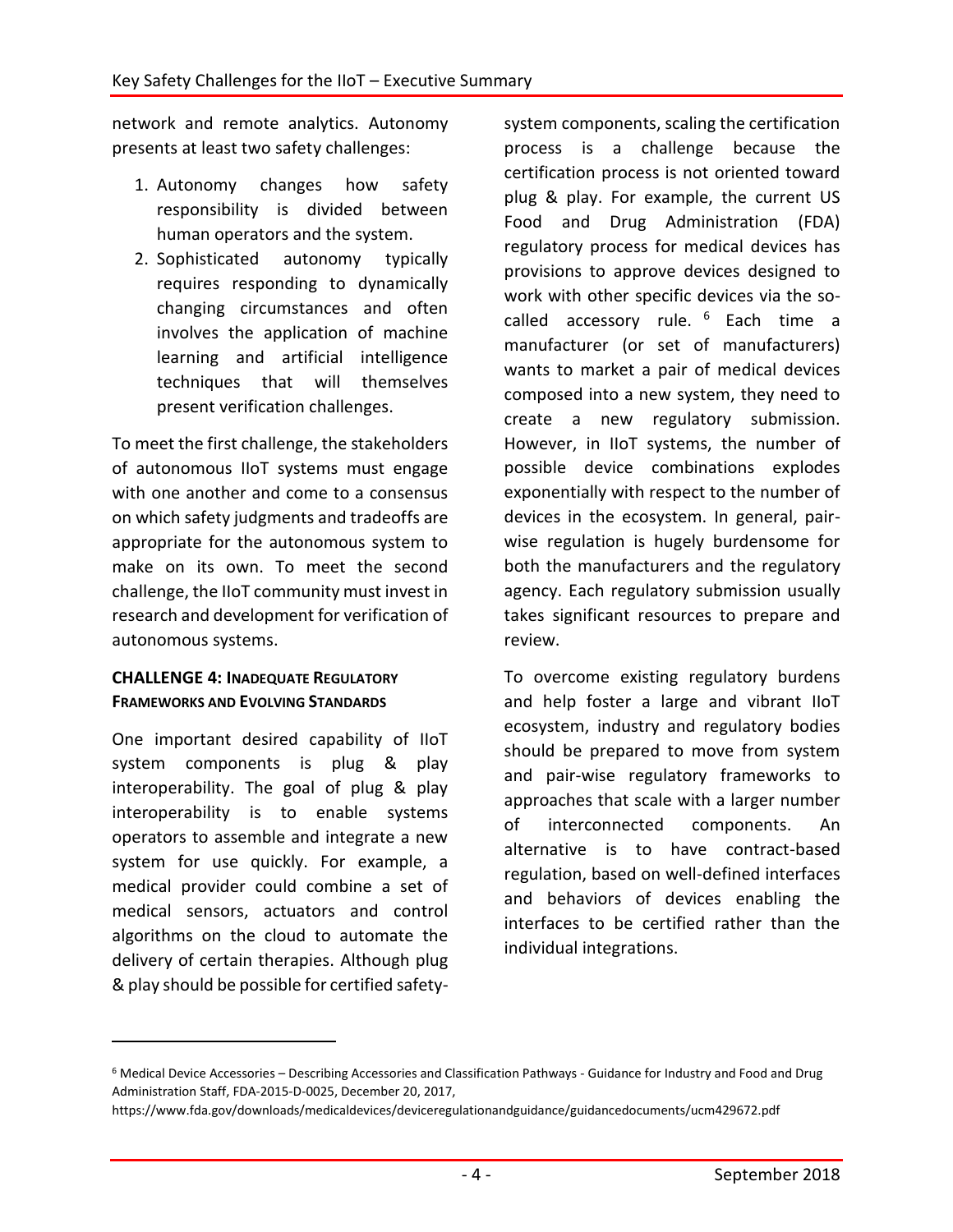### **CONCLUSION**

Achieving safety and security will require management and design efforts created to avoid faults and build-in safety and security in all phases of the system life cycle. Verification and validation, the use of safety compliant elements, adoption of security best practices and a review of the overall system and its components are all important practices to achieve a system that meets appropriate safety and security requirements. This all implies a safety and security in-depth strategy with a view toward the overall result.

The Industrial Internet of Things raises new concerns that go beyond such approaches. The number and broad distribution of devices significantly raises the security attack surface, especially when the potential difficulty of managing updates is considered. The increased security risks can impact safety due to the ability of attackers to misuse systems or cause denial of service attacks. This can be harmful to the individual health and life (e.g., in medical applications) or to the community (e.g., in manufacturing with potentially toxic or harmful materials).

The convergence of IT/OT has many implications due to the differing cultures and business requirements, including issues related to the difficulty to update software frequently while maintaining confidence in the safety of the system. This convergence may increase the impact of security vulnerabilities through increased time that

they exist, increasing safety concerns. At the same time, frequent software updates can also introduce new security vulnerabilities and reduce the effectiveness of safety evaluations, also increasing the safety risks. This suggests that new approaches beyond reactive software patching may be required to produce safe software for IIoT.

If this were not enough, it is not exactly obvious how to ensure the safety of autonomous learning systems, especially if they have unintended side effects. The challenges of ensuring safety for autonomous learning systems in a dynamic and changing environment are not well understood.

Finally, the entire regulatory regime is oriented toward analyzing and approving the safety of pairs of devices for a specific purpose. This is at odds with the need for fast and dynamic business where new applications may be created by combining existing technologies in new and unexpected ways. This will require a new approach toward regulation based on new technical and procedural approaches.

The IIC white paper reviews these concerns in more detail and offers some possible approaches. Given the importance of safety to individuals and society it is essential that work be devoted toward solutions. The paper is a call-to-action and -cooperation to find and implement solutions to enable safety in the world of the Industrial Internet of Things.